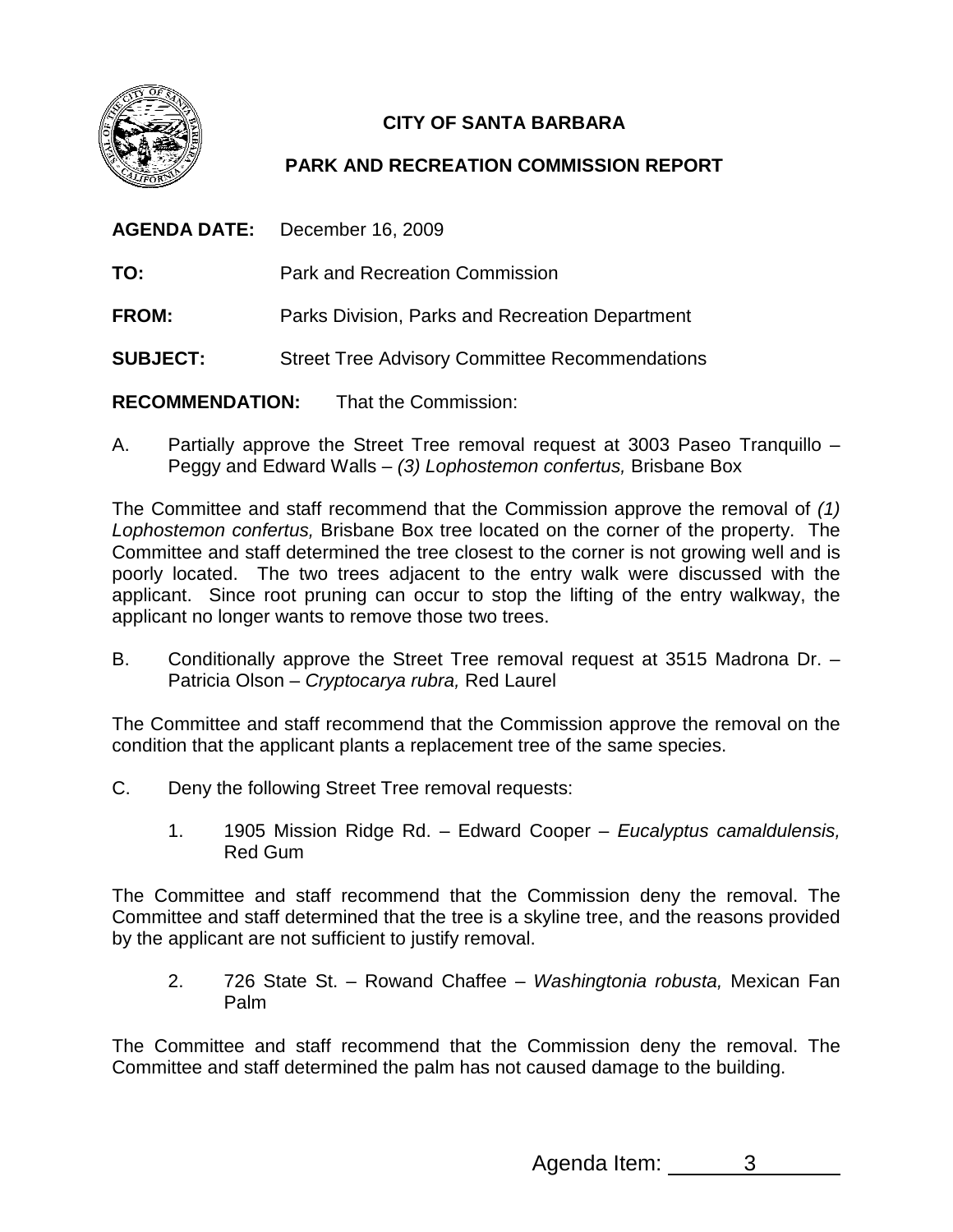3. 532 Brinkerhoff Ave. – Kenneth Kahre – (2) Pinus canariensis, Canary Island Pine

The Committee and staff recommend that the Commission deny the removal. The Committee and staff determined that the trees are healthy, and the reasons provided by the applicant are not sufficient to justify removal. Staff is unable to confirm any damage to private property from these trees. Pinus canariensis is the designated species for Brinkerhoff Avenue.

4. 1419 Laguna St. – Don Royale/Park East Apartments – Cinnamomum camphora, Camphor Tree

The Committee and staff recommend that the Commission deny the removal. The Committee and staff determined that the tree is healthy, and the reasons provided by the applicant are not sufficient to justify removal.

- D. Approve the following Front Yard Setback Tree removal requests:
	- 1. 612 Willowglen Rd. David Swett Washingtonia robusta, Mexican Fan Palm

The Committee and staff recommend that the Commission approve the removal. The Committee and staff determined the invasive ivy could not be completely removed without removal of the tree and the proposed planting of fruit trees would be a benefit in this location.

2. 3699 Rockcreek Rd. – Paul A. Gira – Ficus microcarpa 'Nitida', Indian Laurel Fig

The Committee and staff recommend that the Commission approve the removal. The Committee and staff determined there is significant damage to the adjacent driveway and root pruning would destabilize the tree.

## **ATTACHMENTS:** 1. 3003 Paseo Tranquillo

- 2. 3515 Madrona Dr.
- 3. 1905 Mission Ridge Rd.
- 4. 726 State St.
- 5. 532 Brinkerhoff Ave.
- 6. 1419 Laguna St.
- 7. 612 Willowglen Rd.
- 8. 3699 Rockcreek Rd.